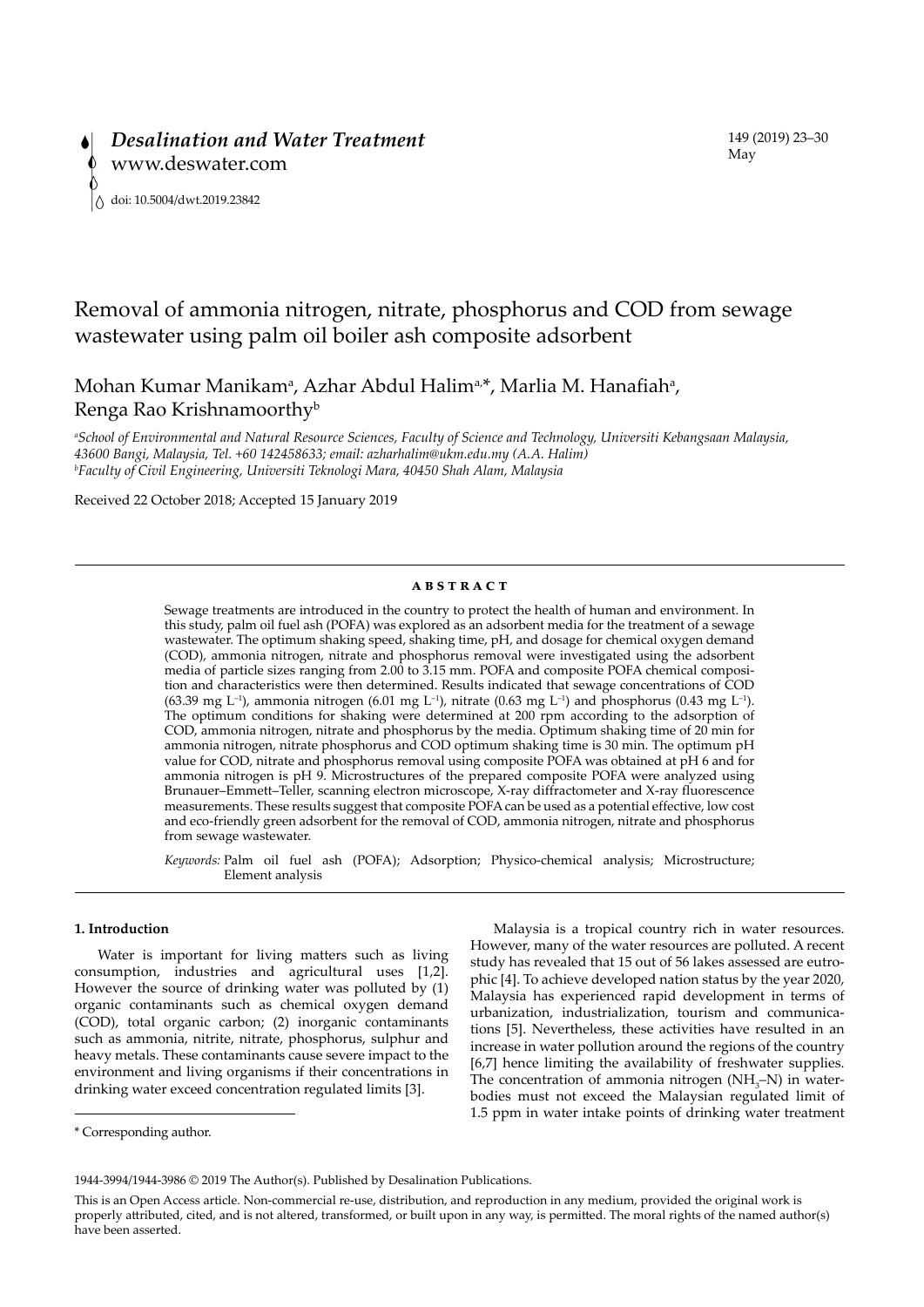plants [8]. Hence, nitrogen removal from sewage before discharge to environment is important to preserve cleanliness of waterbodies. The discharge limit of ammonia nitrogen (NH<sub>3</sub>–N) from sewage treatment plants (STPs) in Malaysia is stated in Environmental Quality (Sewage) Regulation 2009. Consequently, many of the STPs have combined anoxic tank together with extended aeration process for nitrogen removal process.

Palm oil is a popular vegetable oil for cooking and food processing [9]. Currently, major world producers of palm oil are Indonesia, Malaysia, Thailand, Colombia and Nigeria. Indonesia is the world's first major producer and exporter of palm oil followed by Malaysia [10]. The Malaysian oil palm plantation has increased from 5.74 million ha in 2016 to 5.81 million ha in 2017 [11]. As a result of the global demand on oil palm, the growth of the oil palm industry generates an average of 53 million tonnes of non-toxic biomass residues which include oil palm trunk, oil palm fronds, oil palm empty fruit bunches and kernel shells annually [12]. It was reported that, estimated 4 kg of dry biomass were produced with every 1 kg of palm oil production. After the fresh fruit bunch being processed in the palm oil mill, the milling stage produces about 22% empty fruit bunches (EFB), 9% shells, 14% fibers, 60% of palm oil mill effluent, 5% palm kernel seeds and 20% crude palm oil [13]. Meanwhile it has been reported that, 100 million dry tonnes of oil palm solid biomass would be generated by the year 2020 from the 80 million tonnes of dry oil palm biomass generated in 2010 and will continue to rise due to the expected expansion of crop plantations occasioned by the high global demand for palm oil [14,15]. Palm oil fuel ash (POFA) is one such waste, a recycled material that originated from the palm oil industry.

POFA is the ash that is produced in the plant boiler by burning the oil palm shell and EFB as a fuel and burnt at 800°C–1,000°C [16]. It was reported that 4 million tonnes of this POFA are generated annually which is expected to increase due to increasing global demand for palm oil [17]. Currently, POFA usage is very limited and unmanageable, and most of it was disposed of in landfills. Consequently, it has caused numerous environmental problems [18]. The infiltration of POFA into the groundwater tables and aquifer systems if not curtailed poses serious challenges and potential health hazards to the public and the environment [19]. The management of these wastes through recycling has been of paramount interest of researchers. POFA chemical composition varies with average of 60% silica and 7% carbon depending on manufacturing conditions [20,21]. However, the application of oil palm biomass as commercialized adsorbents is still in research stage. Therefore, in order to enhance the value of this material, POFA could be developed into a natural low-cost absorbent for the removal of heavy metals in the industrial wastewater. On top of that, the abundant and cheap supply of the biomass materials will further justify its use in the wastewater industry [22–25]. In addition, the abundant and cheap supply of the biomass materials will further bring justification to its usage. Many different wastewater treatment technologies are available, including conventional methods such as chemical precipitation, coagulation, reverse osmosis, ion exchange, membrane filtration, oxidation, air stripping, sedimentation and adsorption [22,26–29].

Adsorption has been proposed as a promising technique for the removal of diverse contaminants, as it is simple, easy to operate, and highly effective in removing heavy metals from effluents with either high solute loadings or dilute concentrations [28–30]. However, the application of oil palm biomass as commercialized adsorbents is still in research stage. The main objective of this study is to investigate the performance and characteristics of composite POFA developed as a natural low-cost adsorbent for removal of COD, ammonia nitrogen, nitrate and phosphorus from sewage wastewater. Additionally, the adsorption mechanism as well as physicochemical analyses was conducted in the present study. Batch adsorption experiments were conducted to further investigate the composite POFA under varying experimental conditions, such as effect of shaking speed, effect of contact time, effect of solution pH, effect of adsorbent dosage and effect of composite POFA particle size.

# **2. Methodology**

Samples of wastewater were collected from sewage treatment plant, Bukit Puteri, Universiti Kebangsaan Malaysia, Bangi. All samples were stored at 4°C for further study. The POFA was taken from the middle of the flue tower and was collected from Sime Darby, Port Dickson, Negeri Sembilan. The adsorbent was obtained and sieved through with sieve size diameter between 75 and 250 μm. It was washed with deionized water for several specific times to remove foreign particles, immediately stored at oven for dry at 105°C over night. The adsorption media POFA (700 g) with particles size less than 250 μm was blended with ordinary portland cement 300 g that was used as a binder into ratio 7:3 composition matter, and about 60%–70% by media weight of distilled water was added. It was allowed to harden for 72 h and then submerged in water for a curing period of 96 h. The composite POFA media were then crushed using mortar and pestle, then sieved to obtain the desired particle size 2.00–3.15 mm [31].

In this experiment, ammonia, nitrate and phosphorus concentrations were measured by using a Hach's DR2010 spectrophotometer at 425, 353 and 535 nm wavelengths, respectively. Ammonia was measured by Nessler Method (Method: 8038). Nitrate was measured by Cadmium Reduction Method (Method: 8171), whereas phosphorus was measured by PhosVer 3 Method (Method: 8048) [32]. In addition, reactor digestion closed reflux colorimetric method for low range determination was used to determine COD concentration.

#### *2.1. Removal efficiency and adsorption capacity*

The adsorption study was performed using 5 g of media, 200 rpm, 60 min, pH 6 and 100 mL raw sewage wastewater and  $50$  g L<sup>-1</sup> of media concentration at an optimum condition described in the previous study [33]. Adsorption isotherm tests were the reaction mixture consisting of a 100 mL raw sewage wastewater solution with varying adsorbent dosage, shaking speed, contact time and pH. Percentage of removal for COD, ammonia nitrogen, nitrate and phosphorus were obtained using the following formula: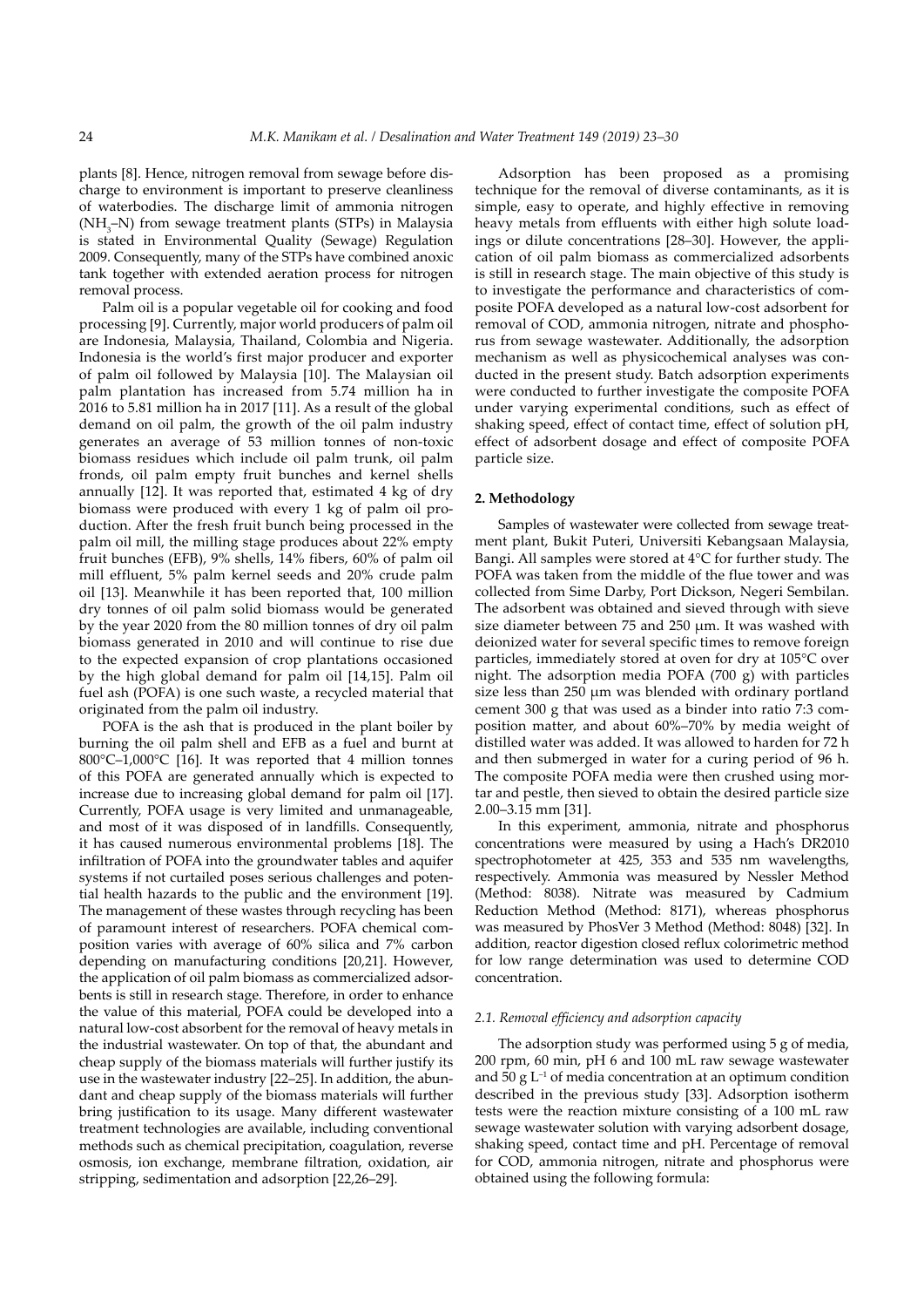Removal 
$$
\left(\% \right) = \left[ \frac{\left( C_i - C_f \right)}{C_i} \right] \times 100
$$

where the initial  $(C_i)$  and final concentrations  $(C_j)$  for each parameter COD, ammonia nitrogen, nitrate and phosphorus of sewage wastewater, respectively. The initial value of each selected parameter was  $63.39$  mg L<sup>-1</sup> for COD,  $6.01$  mg L<sup>-1</sup> for ammonia nitrogen, 0.63 mg  $L^{-1}$  for nitrate, and 0.43 mg  $L^{-1}$ for phosphorus.

#### *2.2. Characterization of composite POFA*

Field emission scanning electron microscope (SUPRA 55VP, Zeiss, Germany) was used to characterize the morphology of composite POFA. Surface area and pore volume were calculated by single-point Brunauer–Emmett–Teller (BET) method and analyzed using (ASAP 2010, Micromeritics, Malaysia) to indicate the composite POFA as an efficient adsorbent. The crystallinity of the composite POFA was determined using X-ray diffractometer (XRD) recorded on a Advance D8 QUEST X-ray powder diffractometer (Bruker) in the range of  $2\theta = 2^{\circ}-90^{\circ}$ , with Cu K $\alpha$  ( $\lambda = 1.5418$  Å) radiation. The X-ray fluorescence spectrum analysis (Bruker S8-Tiger, Malaysia) was used to determine the percentage of chemical composition present in raw materials POFA and composite POFA, and is listed in Table 1. The POFA composition exhibits a rich content of silicon dioxide  $(SiO<sub>2</sub>)$  compound, calcium

Table 1

Chemical composition of raw materials POFA and composite POFA

| <b>POFA</b>                    |                      | Composite POFA                 |                           |
|--------------------------------|----------------------|--------------------------------|---------------------------|
| composition                    | Percentage<br>(wt.%) | composition                    | Percentage<br>$(wt. \% )$ |
| SiO <sub>2</sub>               | 46.35%               | CaO                            | 30.65%                    |
| CaO                            | 7.94%                | SiO <sub>2</sub>               | 27.88%                    |
| K,O                            | 6.38%                | Fe <sub>2</sub> O <sub>3</sub> | 4.64%                     |
| Fe <sub>2</sub> O <sub>3</sub> | 5.27%                | AI <sub>2</sub> O <sub>3</sub> | 4.19%                     |
| $AI_2O_3$                      | 5.22%                | K,O                            | 3.68%                     |
| $P_2O_5$                       | 3.78%                | $SO_{\rm q}$                   | 1.84%                     |
| MgO                            | 3.26%                | MgO                            | 1.60%                     |
| SO <sub>3</sub>                | 0.81%                | $P_2O_5$                       | 1.59%                     |
| TiO <sub>2</sub>               | 0.60%                | TiO,                           | 0.49%                     |
| Cl                             | 0.25%                | Cl                             | 0.15%                     |
| Na <sub>2</sub> O              | 0.16%                | SrO                            | 0.14%                     |
| MnO                            | $0.09\%$             | Na <sub>2</sub> O              | 0.11%                     |
| ZrO <sub>2</sub>               | 0.08%                | MnO                            | 0.07%                     |
| CuO                            | 0.04%                | ZrO <sub>2</sub>               | 0.07%                     |
| $Cr_2O_3$                      | 0.02%                | CuO                            | 0.03%                     |
| ZnO                            | 0.02%                | ZnO                            | 0.01%                     |
| SrO                            | 0.01%                | $Cr_2O_3$                      | 0.01%                     |
| Rb,O                           | <b>85 PPM</b>        | <b>NiO</b>                     | <b>57 PPM</b>             |
| <b>NiO</b>                     | <b>66 PPM</b>        | Rb <sub>2</sub> O              | 57 PPM                    |
| Nb <sub>2</sub> O <sub>5</sub> | 25 PPM               |                                |                           |

oxide (CaO) and potassium oxide  $(K_2O)$  and was similarly reported in the previous studies [34,35].

### **3. Results and discussion**

## *3.1. Determination of optimum shaking speed*

The composite POFA was applied to determine the optimum shaking speed, which plays a significant part in parameter reduction. COD, ammonia nitrogen, nitrate and phosphorus percentage removals in the sample after shaking at 50, 100, 150, 200, 250 and 300 rpm in an orbital shaker are shown in Fig. 1. The optimum removal for COD, ammonia nitrogen, nitrate and phosphorus by the adsorbent occurs at 200 rpm. At the beginning, the adsorption increases simultaneously with the agitation speed. After reaching 200 rpm, the adsorption dissipates even with a further increase in the shaking speed. Therefore, the adsorption may have attained equilibrium at 200 rpm (100%) for COD, nitrate and phosphorus such that no further improvement can be attained. This result may be attributed to the diffusion of the adsorbate in the liquid bulk to the adsorbent surface, which increased with the increase in shaking rate. Another reason may be due to the fact that the initial kinetic energy of the adsorbents and that of the sewage molecules increase as the shaking speed increases. Consequently, the probability of interaction between the molecules and adsorbent becomes significant; hence, the amount of adsorbate increases until it reaches the equilibrium state. After reaching equilibrium, the adsorption diminishes even with the increasing shaking speed. Thus, the condition after equilibrium is possibly caused by the extremely high kinetic energy of the molecules and adsorbent particles that limited their interaction with each other [36]. Hence, 200 rpm was selected for further study.

#### *3.2. Determination of optimum shaking time*

The concentration of adsorbate and the interaction time between the adsorbent and adsorbate play dominant roles in minimizing pollutants from sewage wastewater. The time duration needed to achieve maximum removal efficiency is the time when the sorption system attains equilibrium. Fig. 2 shows the effect of shaking time on COD, ammonia nitrogen, nitrate and phosphorus removal by the adsorbent.

The ammonia nitrogen, nitrate and phosphorus removals were nearly the same from shaking time of about 20 min. The removal of COD was increasing with the increase in time and attained equilibrium in about 30 min. This phenomenon at the early stages is attributed to the vacant sorption sites on the media that initially became increasingly abundant and then slowed down owing to increasing competition for available vacant sites as a result of adsorbate saturation on the adsorbent and repulsion between similarly charged species. The plot exhibited a single, even and continuous profile, suggesting the likelihood of monolayer coverage on the surface of the adsorbent. Similar sorption traits have been reported in the literature [37,38]. The shaking time of 20 min was adopted, which obtained ammonia nitrogen 43%, nitrate 100% and phosphorus 100% removal rates and COD optimum shaking time 30 min with 99% removal rate.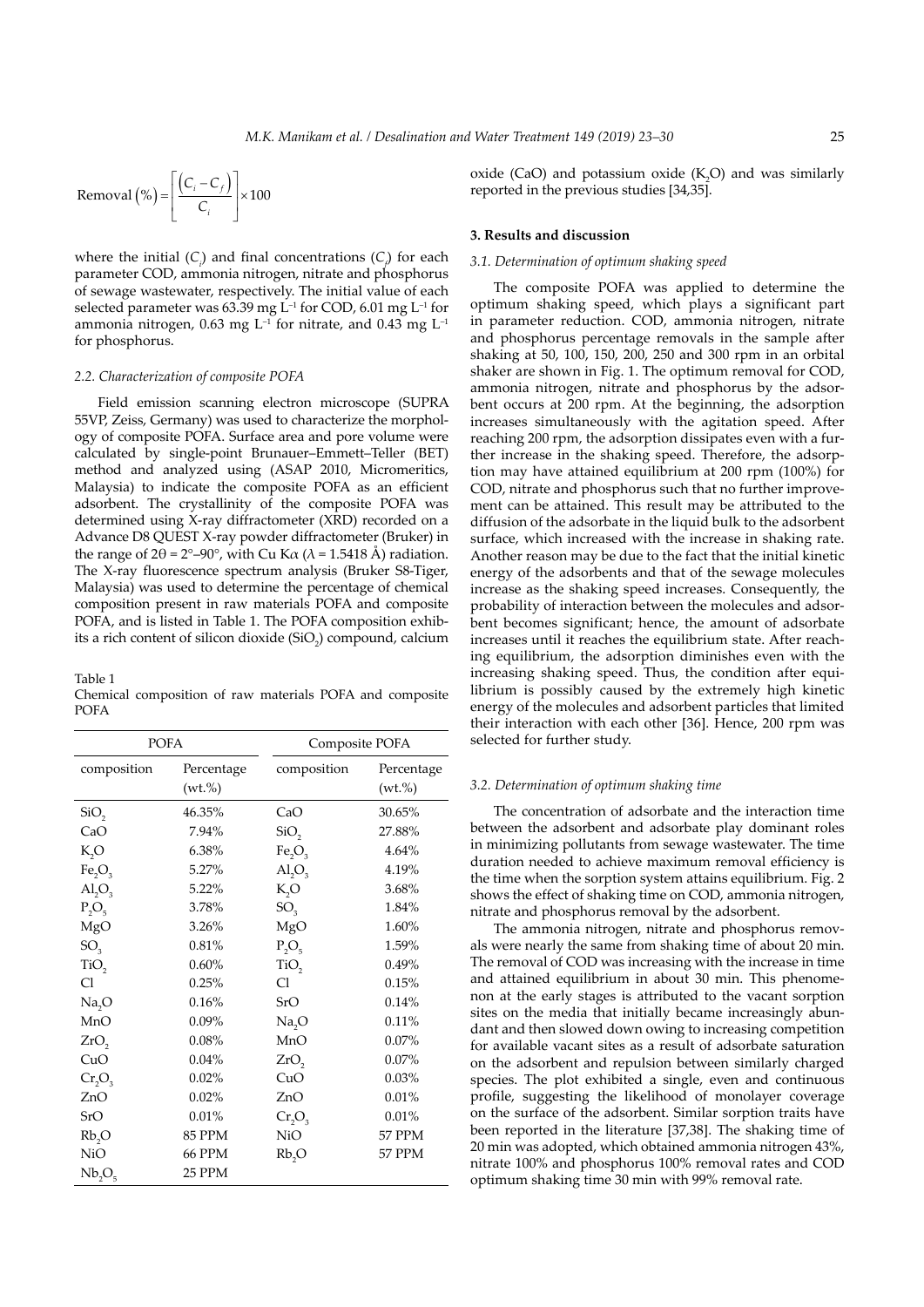

Fig. 1. COD, ammonia nitrogen, nitrate and phosphorus removal at 50, 100, 150 and 200 shaking speed.



Fig. 2. COD, ammonia nitrogen, nitrate and phosphorus removals at 5, 10, 15, 20, 25, 30, 35, 40, 45 and 50 min shaking time.

# *3.3. Determination of optimum pH*

Percentage of removal rate in the sample after the pH is adjusted from 4 to 10 and at an agitating speed of 200 rpm is shown in Fig. 3. A gradual increase is evident in the percentage uptake by the adsorbent up to pH 6 (100%) for COD, nitrate and phosphorus, and the uptake decreases from pH 7 to 10. For ammonia nitrogen, the percentage uptake by the adsorbent up to pH 9 (76%) is given in Fig. 3. When the pH increases in the solution, the number of negatively charged sites increases, whereas that of the positively charged sites decreases, thereby resulting in an electrostatic attraction between the charged particles. The uptake process increases until it reaches equilibrium. The decrease in the uptake with an increase in pH may be caused by the dissociation that occurs at the solid to liquid boundary because of the acid and base interaction [39]. The optimum pH condition

for the COD, nitrate and phosphorus removal is at pH 6 and for ammonia nitrogen is at pH 9. This behaviour may be ascribed to the electrostatic attraction occurring between the solid adsorbent on which the ionizable surface groups presented a positive charge because of acidic condition and that of the organic functional groups of the adsorbate in the bulk liquid.

### *3.4. Determination of optimum dosage*

Use of inadequate or excessive composite POFA may result in inadequate capacity in removal of parameters. Therefore, the optimum dose of the POFA must be determined to achieve economic savings and improve efficiency. The effect of the adsorbent dosage on adsorption was evaluated with an agitation speed of 200 rpm, a pH of 6, and an adsorbent mass ranging from 3 to 23 g. From the beginning,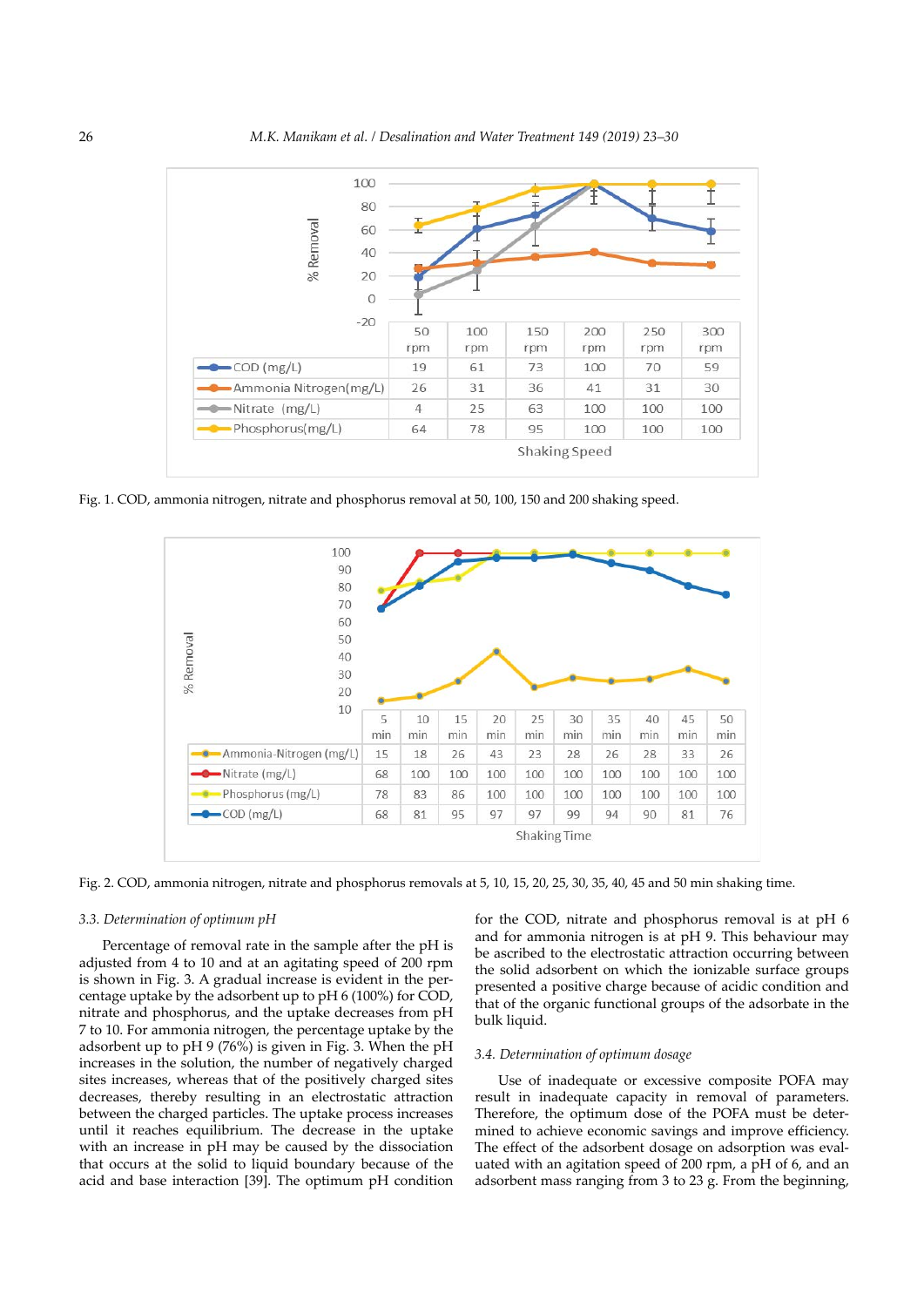

Fig. 3. COD, ammonia nitrogen, nitrate and phosphorus removals at pH, 4, 5, 6, 7, 8, 9 and 10.

the percentage removal increases with the increase in the adsorbent dose until it reaches an optimum mass of 8 g COD (65%), ammonia nitrogen (63%), nitrate (100%) and phosphorus (97%); then, the percentage removal begins to decrease with a further increase of the adsorbent dose as shown in Fig. 4. This behaviour can be explained considering that when the amount of adsorbent increases, the amount of available adsorption sites increases until the optimum mass is reached; any further increase in the adsorbent dose may

# result in aggregation, which can decrease the probability of molecules contacting all available adsorption sites [40].

#### *3.5. Composite POFA characteristics*

In general, all fly ash has the same fundamental chemical elements, but only in varying proportions [41]. Research highlights that oil palm ash evidently contains high level of alumina, calcium, potassium and silica that could be utilized



Fig. 4. COD, ammonia nitrogen, nitrate and phosphorus removals at 3, 5, 8, 12, 17 and 23 g.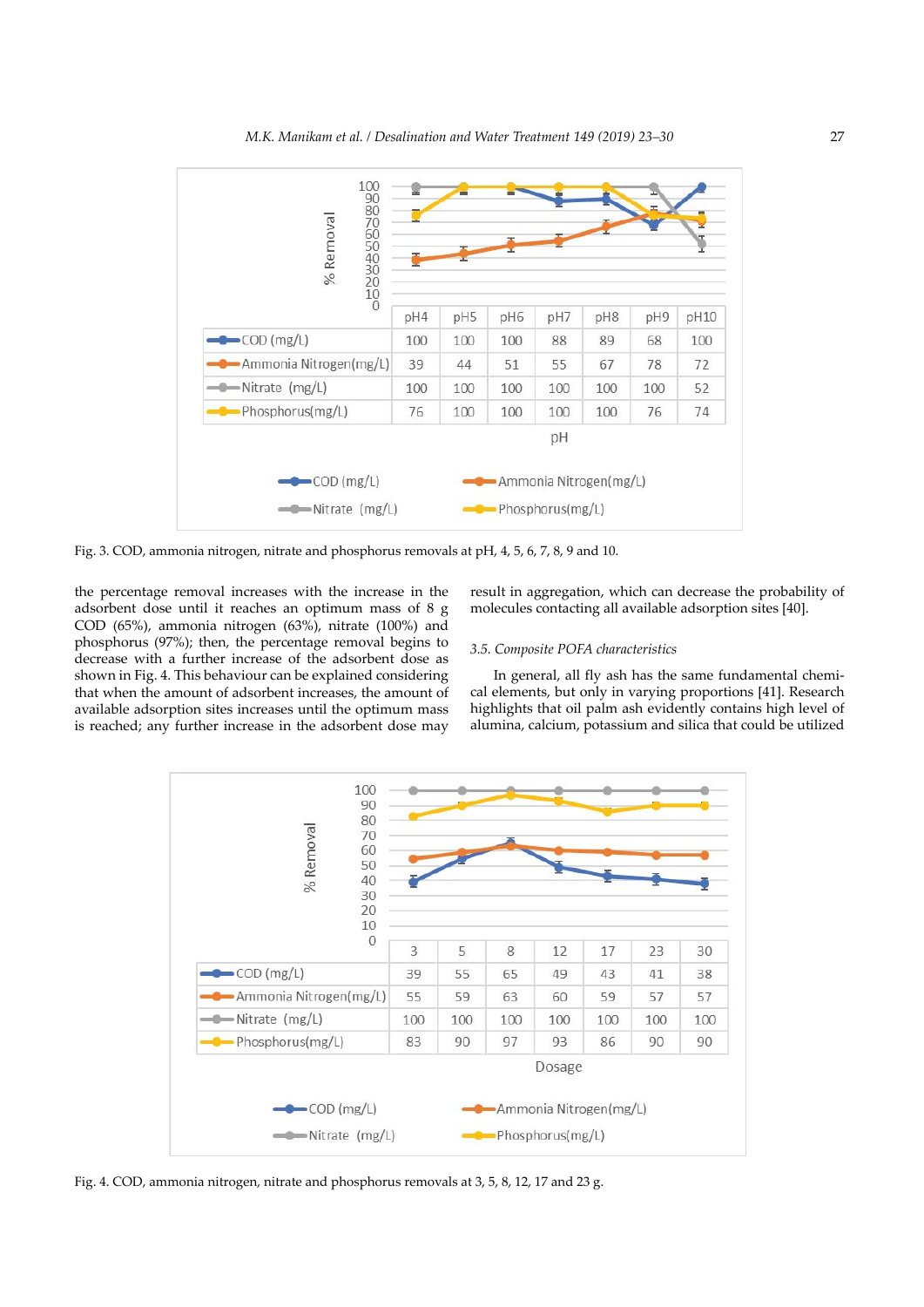to synthesize active compounds [42,43]. In this study, the results derived from the single-point BET analysis have shown that the specific surface area of composite POFA was found to be  $48.6773$  m<sup>2</sup> g<sup>-1</sup>. Meanwhile, the results from the Barrett–Joyner–Halenda pore size distribution adsorption analysis for the total surface area and pore volume of POFA were to be 20.040  $m^2$  g<sup>-1</sup> and 0.090804  $cm^3$  g<sup>-1</sup>, respectively.

Scanning electron microscope (SEM) was applied to observe the morphology and pore size of composite POFA as shown in Fig. 5. The surface is smooth and distributed with small pores. Some particles are scattered on the surface due to the remaining COD, ammonia nitrogen, nitrate and phosphorus on the composite POFA. Wang et al. [28] reported that adsorption process and capacity are closely linked with physical and chemical characteristics of the adsorbent such as particles size, pore diameter, quantity, specific surface area and surface chemical characteristics.

The mineral compositions of the composite POFA were detected via Bruker D8 Advanced XRD. Major mineral contents picked by the instrument were then identified using ICDD 2006 mineral identification approach, shown in Fig. 6. It can be seen that the peaks of the XRD diffraction indicate there were silica as calcium silicate  $(Ca_2SiO_4 = 54.1\%)$  and quartz (SiO<sub>2</sub> = 45.9%). Crystalline cristobalite and silica in tridymite form are present [44], indicated by sharp spikes at 26°≈27° and 26.6°. Additionally, lower spikes at nearly at 20°≈21° and 20.8° represent the quartz structure ascribing to the respective. Meanwhile, calcium silicate support establishes distinctive diffraction spikes at  $29^\circ \approx 30^\circ = 29.5^\circ$ .



Fig. 5. Composite POFA before adsorption (a) and after adsorption (b).



Fig. 6. XRD pattern of composite POFA.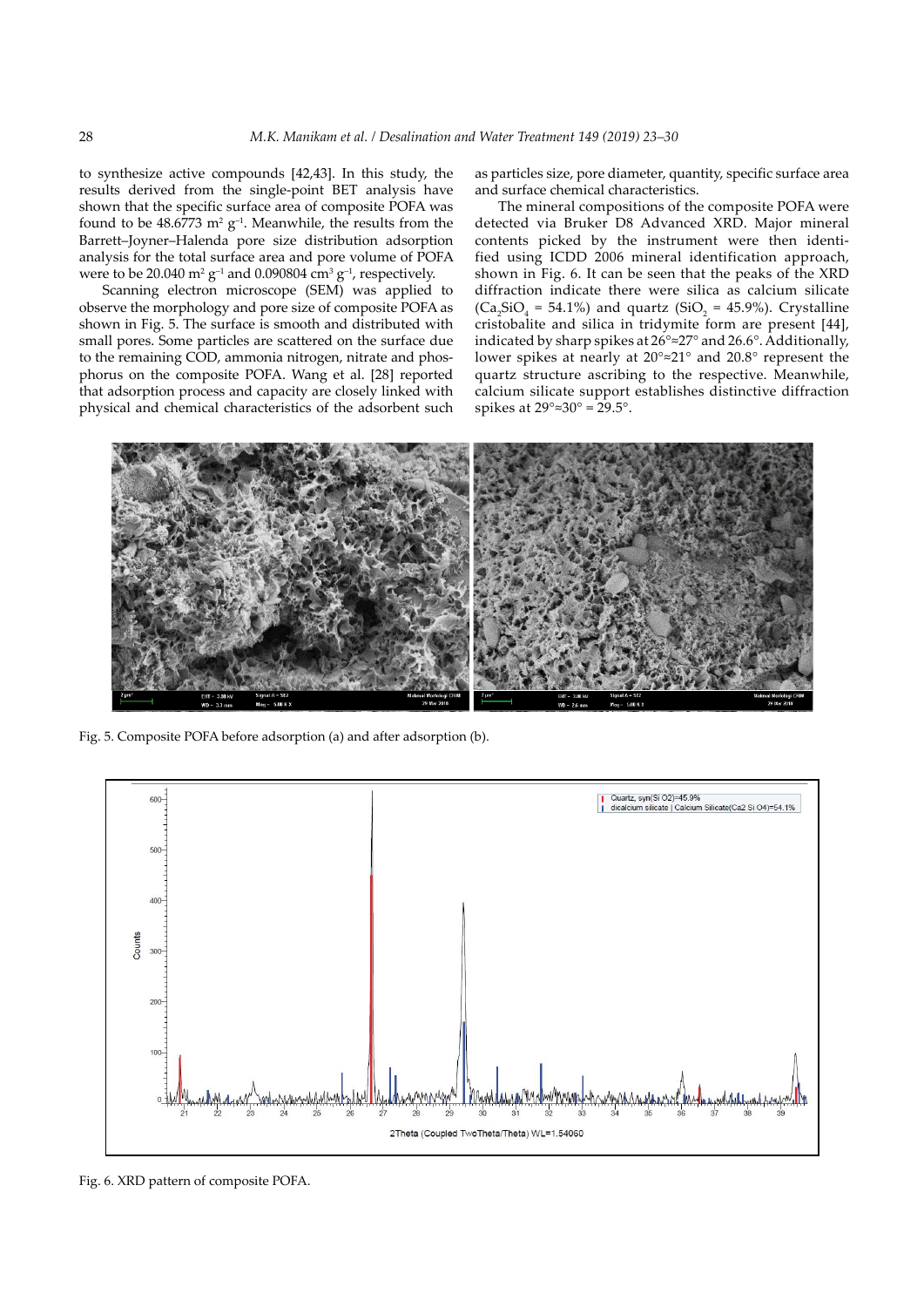#### **4. Conclusion**

The continuous rise in the waste generation from the oil palm mills activities has been the source of concern to researcher on the conversion of these huge waste to valuable product [45,46]. This current work has sheds light on several batch adsorption experiments for the removal of COD, ammonia nitrogen, nitrate and phosphorus from sewage that have been carried out using composite POFA as a natural low-cost adsorbent. The ability of the composite POFA adsorbent to minimize COD, ammonia nitrogen, nitrate and phosphorus from sewage wastewater was investigated. The results have clearly shown that the adsorption rate of COD, ammonia nitrogen, nitrate and phosphorus was initially very rapid in the first shaking speed of 200 rpm and in which period already 100% of total COD, nitrate and phosphorus was removed and 41% of ammonia nitrogen. Meanwhile, the adsorption capacity had increased slowly corresponding to contact time before arriving at a plateau value after 20 min of ammonia nitrogen, nitrate and phosphorus and 30 min of COD. Thus, equilibration time was considered thus deemed sufficient for the removal using composite POFA. The pH of the effluent was kept at 6 for COD, nitrate and phosphorus removal but the optimum conditions for ammonia nitrogen removal is pH 9. The ideal conditions were established at dosage of 8 g.

Modification of raw POFA to composite POFA increased the surface area, and larger the surface area of an adsorbent larger the area available for adsorption to take place. Hassan et al. [47,48] acknowledged that the microstructure of POFA has high BET surface area of 23.75  $m^2$  g<sup>-1</sup> due to the dispersion of highly porous and irregular shaped particles. However, results show that composite POFA has better BET surface area of  $48.6773$  m<sup>2</sup> g<sup>-1</sup>. The composite POFA apparently contained a high amount of calcium silicate, which was confirmed by SEM and XRD analyses. This indicates the presence of silicon-based material. Other chemical component found in composite POFA is quartz. Conclusively, fundamental batch adsorption studies imply that composite POFA has an excellent potential for removing COD, ammonia nitrogen, nitrate and phosphorus from sewage wastewater. The rapid uptake and high adsorption capacity, coupled with its natural abundance in the environment, are representative of its attractiveness as a low-cost adsorbent, which can be used in versatility in the wastewater treatment applications.

#### **Acknowledgments**

The authors would like to thank the National University of Malaysia for providing the facilities and financial support for this research.

#### **References**

- [1] P.K. Srivastava, S. Mukherjee, M. Gupta, S.K. Singh, Characterizing monsoonal variation on water quality index of River Mahi in India using geographical information system, Water Qual. Exposure Health, 2 (2011) 193–203.
- [2] M. Shaban, B. Urban, A. El Saadi, M. Faisal, Detection and mapping of water pollution variation in the Nile Delta using multivariate clustering and GIS techniques, J. Environ. Manage., 91 (2010) 1785–1793.
- [3] D.V. Vayenas, S. Pavlou, G. Lyberatos, Development of a dynamic model describing nitritification and nitratification in trickling filters, Water Res., 31 (1997) 1135–1147.
- [4] Z. Sharip, A.T.A. Zaki, M.A.H.M. Shapai, S. Suratman, A.J. Shaaban, Lakes of Malaysia: water quality, eutrophication and management, Lakes Reservoirs Res. Manage., 19 (2014) 130–141.
- [5] N. Chan, Water Resources Management in Malaysia: NGO Perspectives, Paper Presented During MENGO's Sustainable Development Conference PWTC, Kuala Lumpur, Malaysia, 9 (2005) 3.
- [6] S.A. Muyibi, A.R. Ambali, G.S. Eissa, Development-induced water pollution in Malaysia: policy implications from an econometric analysis, Water Policy, 10 (2008) 193–206.
- [7] X.Y. Teh, P.E. Poh, D. Gouwanda, M.N. Chong, Decentralized light greywater treatment using aerobic digestion and hydrogen peroxide disinfection for non-potable reuse, J. Cleaner Prod., 99 (2015) 305–311.
- [8] H.A. Hasan, S.R.S. Abdullah, S.K. Kamarudin, N.T. Kofli, Problems of ammonia and manganese in Malaysian drinking water treatments, World Appl. Sci. J., 12 (2011) 1890–1896.
- P. Oosterveer, Promoting sustainable palm oil: viewed from a global network and flows perspective, J. Cleaner. Prod., 107 (2015) 146–153.
- [10] A. Kushairi, K.L. Soh, I. Azman, E. Hishamuddin, O.-A. Meilina, Z.B.M.N. Izuddin., G. Razmah, S. Shamala., G.K.A. Parveez, Oil palm economic performance in Malaysia and R&D progress in 2017, J. Oil Palm Res., 30 (2018) 163–195.
- [11] MPOB, Malaysian Oil Palm Statistics 2017, MPOB Bangi 37th Ed., 2018, 205 p.
- [12] M.F. Awalludin, O. Sulaiman, R. Hashim, W.N.A.W. Nadhari, An overview of the oil palm industry in Malaysia and its waste utilization through thermochemical conversion, specifically via liquefaction, Renewable Sustainable Energy Rev., 50 (2015) 1469–1484.
- [13] A. Geng, Conversion of Oil Palm Empty Fruit Bunch to Biofuels, School of Life Sciences and Chemical Technology, Ngee Ann Polytechnic, Singapore, 2013.
- [14] M.S. Umar, P. Jennings, T. Urmee, Generating renewable energy from oil palm biomass in Malaysia: the feed-in tariff policy framework, Biomass Bioenergy, 62 (2014) 37–46.
- [15] N.A. Samiran, M.N.M. Jaafar, J.H. Ng, S.S. Lam, C.T. Chong, Progress in biomass gasification technique – with focus on Malaysian palm biomass for syngas production, Renewable Sustainable Energy Rev., 62 (2016) 1047–1062.
- [16] W. Wisawapipat, K. Charoensri, J. Runglerttrakoolchai, Solidphase speciation and solubility of phosphorus in an acid sulfate paddy soil during soil reduction and reoxidation as affected by oil palm ash and biochar, J. Agric. Food. Chem., 65 (2017) 704–710.
- [17] H.P.S. Abdul Khalil, M.M. Marliana, T. Alshammari, Material properties of epoxy-reinforced biocomposites with lignin from empty fruit bunch as curing agent, BioResources, 6 (2011) 5206–5223.
- [18] H.M. Hamada, G.A. Jokhio, F.M. Yahaya, A.M. Humada, Y. Gul, The present state of the use of palm oil fuel ash (POFA) in concrete, Constr. Build. Mater., 175 (2018) 26–40.
- [19] W. Wisawapipat, K. Charoensri, J. Runglerttrakoolchai, Solidphase speciation and solubility of phosphorus in an acid sulfate paddy soil during soil reduction and reoxidation as affected by oil palm ash and biochar, J. Agric. Food. Chem., 65 (2017) 704–710.
- [20] M.A. Megat Johari, A.M. Zeyad, N. Muhamad Bunnori, K.S. Ariffin, Engineering and transport properties of highstrength green concrete containing high volume of ultrafine palm oil fuel ash, Constr. Build. Mater., 30 (2012) 281–288.
- [21] M.W. Hussin, M.A.R. Bhutta, M. Azreen, P.J. Ramadhansyah, J. Mirza, Performance of blended ash geopolymer concrete at elevated temperatures, Mater. Struct., 48 (2014) 709–720.
- [22] K.Y. Foo, B.H. Hameed, Value-added utilization of oil palm ash: A superior recycling of the industrial agricultural waste, J. Hazard. Mater., 172 (2009) 523–531.
- [23] T. Ahmad, M. Rafatullah, A. Ghazali, O. Sulaiman, R. Hashim, Oil palm biomass-based adsorbents for the removal of water